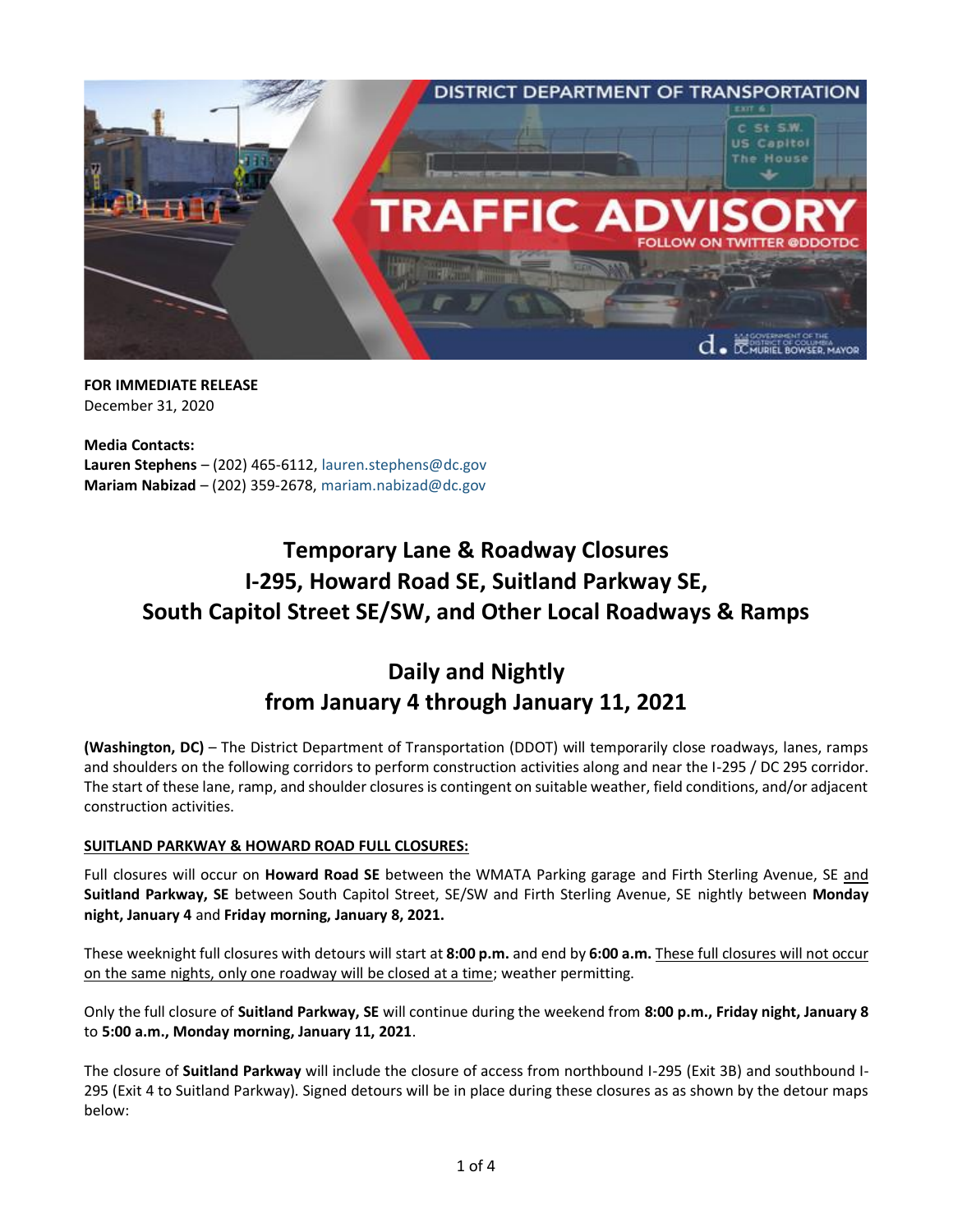- **When Exit 3B (from I-295 NB) is closed**, traffic on northbound I-295 can access South Capitol Street, SE by continuing north to exit at Exit 5C to Martin Luther King Jr. Avenue, SE and following detour signs to Howard Road, SE and back to Suitland Parkway, SE.
- **When Exit 4 to Suitland Parkway (from I-295 SB) is closed**, traffic on southbound I-295 can access Suitland Parkway by continuing via Exit 4 to Howard Road, SE and follow detour signs to return to Suitland Parkway, SE.



## **Overnight Suitland Parkway, SE Closure & Detour**

**Overnight Howard Road, SE Closure & Detour**

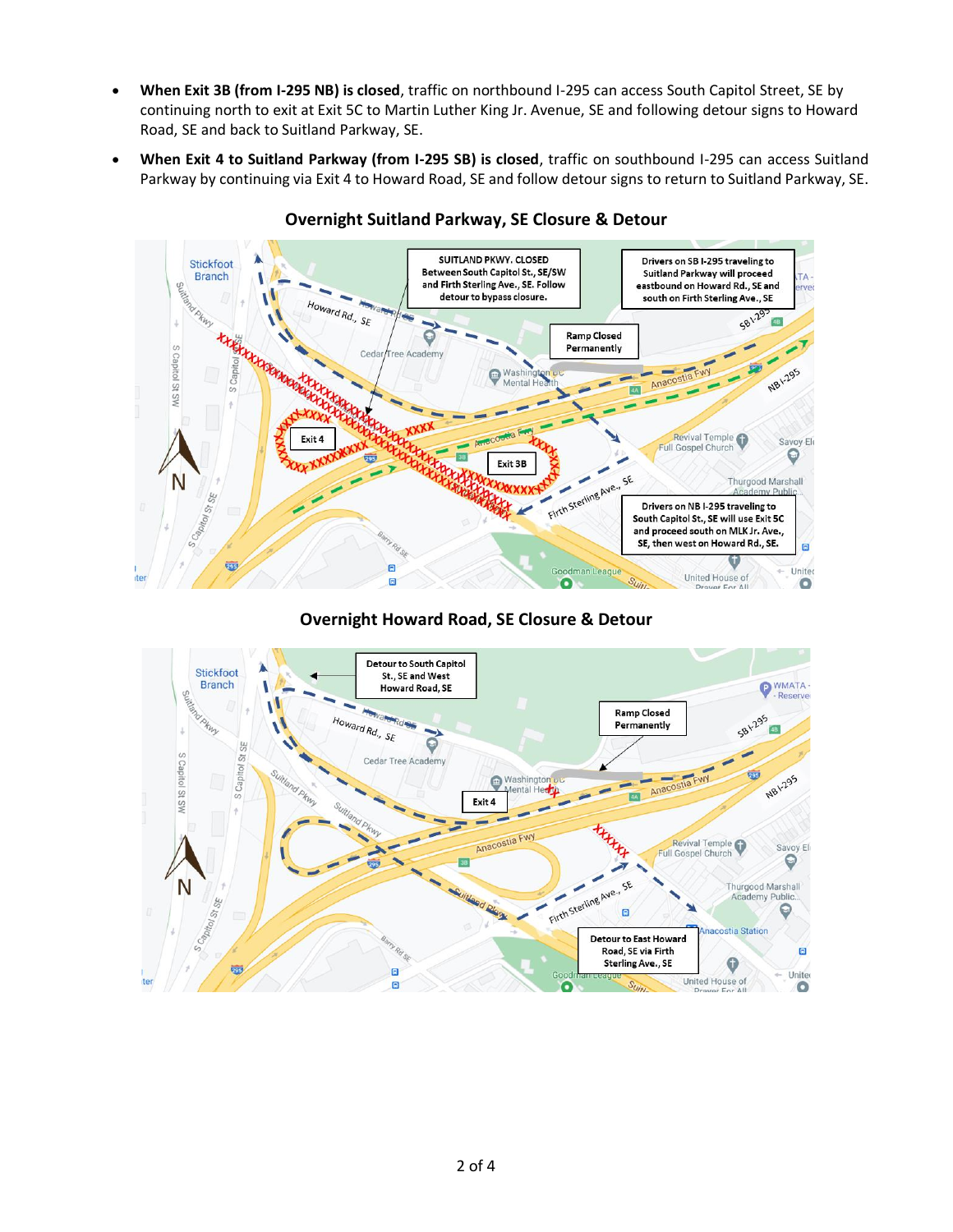#### **I-295 NORTHBOUND & SOUTHBOUND CLOSURES:**

Single left or right lane closures will also occur on **I-295 Northbound (Anytime)** and **I-295 Southbound (6:00 a.m. to 4:00 p.m.)** between Exit 1 (Laboratory Road / US Naval Research Lab) and I-695 **daily,** between **Monday, 1/4** and **Monday, 1/11/21.**

Double left or right lane closures will also occur on **I-295 Northbound (8:00 p.m. to 5:30 a.m.)** and **I-295 Southbound (9:00 p.m. to 6:00 a.m.)** between Exit 1 (Laboratory Road / US Naval Research Lab) and I-695, **nightly,** between **Monday, 1/4** and **Monday, 1/11/21.**

#### **SOUTH CAPITOL STREET, SE/SW, SUITLAND PARKWAY, SE, & OTHER LOCAL ROADWAY CLOSURES:**

Single left or right lane closures will occur on **Inbound (NB) South Capitol Street, SE/SW** from Firth Sterling Avenue, SE and N Street, SE and/or **Inbound (WB) Suitland Parkway, SE** between the Martin Luther King, Jr. Avenue, SE overpass and South Capitol Street, SE **daily (9:30 a.m. to 6:00 a.m. [next morning])** between **Monday, 1/4** and **Monday, 1/11/21**.

Single left or right lane closures will occur on **Outbound (SB) South Capitol Street, SE/SW** from Firth Sterling Avenue, SE and N Street, SE and/or **Outbound (EB) Suitland Parkway, SE** between the Martin Luther King, Jr. Avenue, SE overpass and South Capitol Street, SE **daily (9:30 a.m. to 4:00 p.m.)** and **nightly (6:30 p.m. to 6:00 a.m.)** between **Monday, 1/4** and **Monday, 1/11/21**.

Double left or right lane closures will also occur on **Inbound & Outbound (NB/SB) South Capitol Street, SE/SW** between Firth Sterling Avenue, SE and N Street, SE and/or **Inbound & Outbound (WB/EB)Suitland Parkway, SE** between the Martin Luther King, Jr. Avenue, SE overpass and South Capitol Street, SE **nightly (8:00 p.m. to 5:00 a.m.)** between **Monday, 1/4** and **Monday, 1/11/21**.

Single lane closures will occur anytime along Firth Sterling Avenue, SE, Potomac Avenue, SE/SW, Half Street, SW, Howard Road, SE, Barry Road, SE, St. Elizabeths Avenue, SE, Malcolm X Avenue, SE, and South Capitol Street, SE/SW. Please expect delays when traveling these corridors.

### **RAMP CLOSURES:**

Full closures will also occur for the following ramps between **Monday, 1/4 and Monday, 1/11/21**. These closures will occur daily between **9:30 a.m. and 4:00 p.m.** and nightly between **8:00 p.m. and 5:30 a.m.,** unless otherwise noted.

- Exit 3B from I-295 Northbound (South Capitol Street / Nationals Park / Downtown)
- Exit 4 from I-295 Southbound (South Capitol Street / Suitland Parkway)
- I-295 Northbound On-ramp from northbound Firth Sterling Avenue, SE
- Ramp from MLK Jr. Avenue to I-295 Northbound (*continuously starting at 12:00pm, 1/4*)

These closures are required for construction activities associated with the following DDOT projects:

#### **South Capitol Street Corridor Project - Frederick Douglass Memorial Bridge**

The South Capitol Street Corridor Project calls for replacing the Frederick Douglass Memorial Bridge and transforming related sections of the urban freeway into a beautiful scenic boulevard that increases pedestrian and vehicular safety, improves multimodal transportation options, increases community accessibility and supports economic development on both sides of the Anacostia River.

#### **I-295 / Malcolm X Avenue SE Interchange Improvement Project**

The multiple phases of this project include the reconstruction of the I-295 interchange with Malcolm X Avenue SE, including modified ramps and a new access roadway to the St. Elizabeth's West Campus. The planned improvements will be made between Firth Sterling Avenue SE, on the north, and the South Capitol Street/Martin Luther King, Jr.